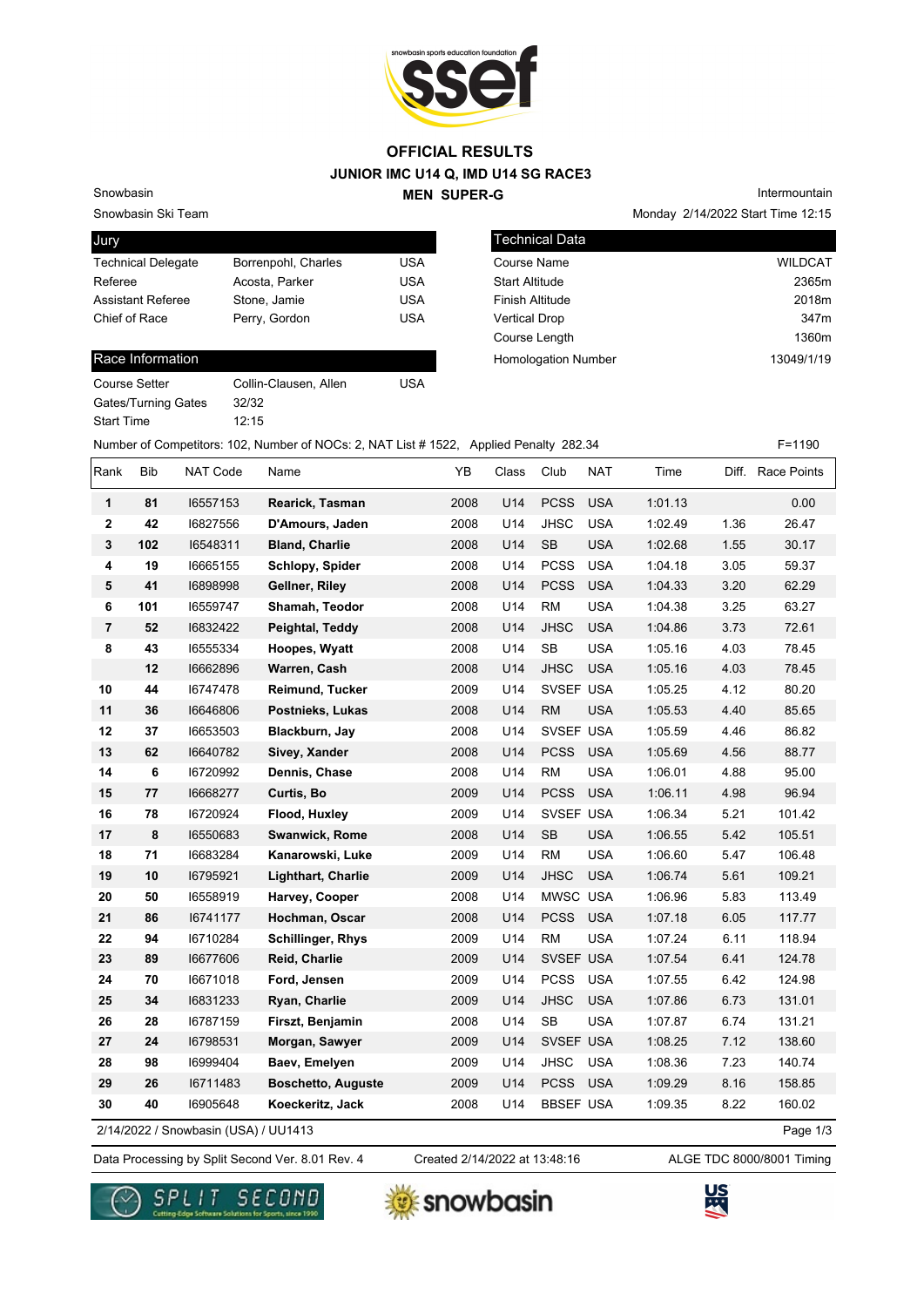## **JUNIOR IMC U14 Q, IMD U14 SG RACE3 MEN SUPER-G OFFICIAL RESULTS**

Snowbasin Ski Team

Snowbasin

Intermountain

Monday 2/14/2022 Start Time 12:15

| Rank | Bib | NAT Code | Name                        | YB   | Class | Club             | NAT        | Time    |       | Diff. Race Points |
|------|-----|----------|-----------------------------|------|-------|------------------|------------|---------|-------|-------------------|
| 31   | 82  | 16832417 | McNamara, Jack              | 2009 | U14   | <b>JHSC</b>      | <b>USA</b> | 1:09.50 | 8.37  | 162.94            |
| 32   | 91  | 16858338 | Cui, Calvin                 | 2008 | U14   | SBN              | <b>USA</b> | 1:09.54 | 8.41  | 163.72            |
| 33   | 55  | 16706577 | Hovey, Tommy                | 2009 | U14   | SVSEF USA        |            | 1:09.68 | 8.55  | 166.44            |
| 34   | 2   | 16633857 | <b>Butrum, Alexander</b>    | 2009 | U14   | SB               | <b>USA</b> | 1:09.74 | 8.61  | 167.61            |
| 35   | 64  | 16614818 | Hanrahan, Andrew            | 2009 | U14   | <b>RM</b>        | <b>USA</b> | 1:09.92 | 8.79  | 171.11            |
| 36   | 59  | 16738093 | Paulman, Fletcher           | 2008 | U14   | <b>SBN</b>       | <b>USA</b> | 1:09.94 | 8.81  | 171.50            |
| 37   | 61  | 16640977 | <b>Bush, Samuel</b>         | 2008 | U14   | <b>PCSS</b>      | <b>USA</b> | 1:10.07 | 8.94  | 174.03            |
| 38   | 39  | 16954766 | Rice, Rex                   | 2009 | U14   | SB               | <b>USA</b> | 1:10.15 | 9.02  | 175.59            |
| 39   | 27  | X7049267 | Germanaz, Aubin             | 2008 | U14   | <b>PCSS</b>      | X          | 1:10.19 | 9.06  | 176.37            |
| 40   | 85  | 16707008 | Higgins, Owen               | 2009 | U14   | <b>SB</b>        | <b>USA</b> | 1:10.21 | 9.08  | 176.76            |
| 41   | 99  | 16833075 | Beninga, Finn               | 2009 | U14   | <b>JHSC</b>      | <b>USA</b> | 1:10.26 | 9.13  | 177.73            |
| 42   | 66  | 16821466 | Copeland, Finn              | 2008 | U14   | <b>PCSS</b>      | <b>USA</b> | 1:10.34 | 9.21  | 179.29            |
| 43   | 95  | 17135857 | Patten, Parker              | 2007 | U16   | <b>JHSC</b>      | <b>USA</b> | 1:10.35 | 9.22  | 179.48            |
| 44   | 73  | 16906282 | Liljenquist, Evan           | 2009 | U14   | <b>PCSS</b>      | <b>USA</b> | 1:10.39 | 9.26  | 180.26            |
| 45   | 80  | 16715081 | Parker, Cortland            | 2009 | U14   | <b>SB</b>        | <b>USA</b> | 1:10.40 | 9.27  | 180.46            |
| 46   | 7   | 16835028 | Putnam, Zachary             | 2008 | U14   | <b>JHSC</b>      | <b>USA</b> | 1:10.50 | 9.37  | 182.40            |
| 47   | 22  | 16803034 | <b>Ritter, Ashton</b>       | 2009 | U14   | <b>JHSC</b>      | <b>USA</b> | 1:10.70 | 9.57  | 186.30            |
| 48   | 21  | 16835348 | Barnett, Bard               | 2009 | U14   | <b>JHSC</b>      | <b>USA</b> | 1:10.76 | 9.63  | 187.46            |
| 49   | 31  | 16729343 | Schernthanner, Espen        | 2009 | U14   | SVSEF USA        |            | 1:11.26 | 10.13 | 197.20            |
| 50   | 92  | 16833305 | Ramage, Tyler               | 2009 | U14   | <b>JHSC</b>      | <b>USA</b> | 1:11.31 | 10.18 | 198.17            |
| 51   | 30  | 16708776 | Duffy, Luke                 | 2009 | U14   | SB               | <b>USA</b> | 1:11.32 | 10.19 | 198.37            |
| 52   | 90  | 16788804 | Lamb, Matthias              | 2008 | U14   | <b>BR</b>        | <b>USA</b> | 1:11.44 | 10.31 | 200.70            |
| 53   | 97  | 17048252 | Holman, Reid                | 2008 | U14   | SVSEF USA        |            | 1:11.68 | 10.55 | 205.37            |
| 54   | 72  | 16831268 | Hall, Whit                  | 2008 | U14   | <b>JHSC</b>      | <b>USA</b> | 1:11.76 | 10.63 | 206.93            |
| 55   | 67  | 17110563 | McBride, Kaichiro           | 2009 | U14   | <b>JHSC</b>      | <b>USA</b> | 1:11.95 | 10.82 | 210.63            |
| 56   | 83  | 16917798 | Kandolin, Sage              | 2009 | U14   | <b>JHSC</b>      | <b>USA</b> | 1:11.96 | 10.83 | 210.82            |
| 57   | 63  | 16618219 | Salinas, Jax                | 2008 | U14   | <b>RM</b>        | <b>USA</b> | 1:12.43 | 11.30 | 219.97            |
| 58   | 29  | 16790758 | Lassley, Oliver             | 2009 | U14   | <b>SB</b>        | <b>USA</b> | 1:12.44 | 11.31 | 220.17            |
| 59   | 16  | 16774088 | Lancaster, Max              | 2009 | U14   | MWSC USA         |            | 1:12.54 | 11.41 | 222.12            |
| 60   | 38  | 16945903 | <b>Dulcich, Dominic</b>     | 2009 | U14   | SVSEF USA        |            | 1:12.81 | 11.68 | 227.37            |
| 61   | 79  | 16947563 | <b>McNally, Logan</b>       | 2009 | U14   | PCSS USA         |            | 1:13.02 | 11.89 | 231.46            |
| 62   | 1   | 16613219 | Sattelmeier, Oscar          | 2008 | U14   | PCSS USA         |            | 1:13.15 | 12.02 | 233.99            |
| 63   | 13  | 16863143 | <b>Baudendistel, Sebe</b>   | 2009 | U14   | <b>SB</b>        | <b>USA</b> | 1:13.31 | 12.18 | 237.10            |
| 64   | 15  | 16999057 | Klausmann, Lincoln          | 2008 | U14   | TVSEF USA        |            | 1:13.35 | 12.22 | 237.88            |
| 65   | 20  | 16842299 | Pruksirisombut, Steven      | 2009 | U14   | <b>PST</b>       | <b>USA</b> | 1:13.65 | 12.52 | 243.72            |
| 66   | 32  | 16717090 | Gilmour, Wyatt              | 2009 | U14   | SVSEF USA        |            | 1:13.72 | 12.59 | 245.09            |
|      | 93  | 16551336 | <b>Butterworth, William</b> | 2008 | U14   | SB               | <b>USA</b> | 1:13.72 | 12.59 | 245.09            |
| 68   | 11  | 16714295 | Herrod, Wilkes              | 2009 | U14   | <b>SB</b>        | <b>USA</b> | 1:13.99 | 12.86 | 250.34            |
| 69   | 58  | 16909523 | Chircop, Ryder              | 2009 | U14   | TVSEF USA        |            | 1:14.49 | 13.36 | 260.08            |
| 70   | 51  | 16710032 | Williams, Wyatt             | 2009 | U14   | <b>RM</b>        | USA        | 1:15.03 | 13.90 | 270.59            |
| 71   | 5   | 16804595 | Larson, Jayden              | 2007 | U16   | <b>AST</b>       | <b>USA</b> | 1:15.27 | 14.14 | 275.26            |
|      | 100 | 16926408 | Moore, Jameson              | 2009 | U14   | <b>RM</b>        | USA        | 1:15.27 | 14.14 | 275.26            |
| 73   | 14  | 17105364 | Robinson, Hayden            | 2009 | U14   | <b>JHSC</b>      | <b>USA</b> | 1:15.51 | 14.38 | 279.93            |
| 74   | 4   | 16789184 | Schlegel, Samuel            | 2008 | U14   | SB               | <b>USA</b> | 1:15.61 | 14.48 | 281.88            |
| 75   | 88  | 16959878 | Ashmore, Elliott            | 2008 | U14   | <b>BBSEF USA</b> |            | 1:15.69 | 14.56 | 283.44            |

2/14/2022 / Snowbasin (USA) / UU1413

Data Processing by Split Second Ver. 8.01 Rev. 4 Created 2/14/2022 at 13:48:16 ALGE TDC 8000/8001 Timing Created 2/14/2022 at 13:48:16

Page 2/3